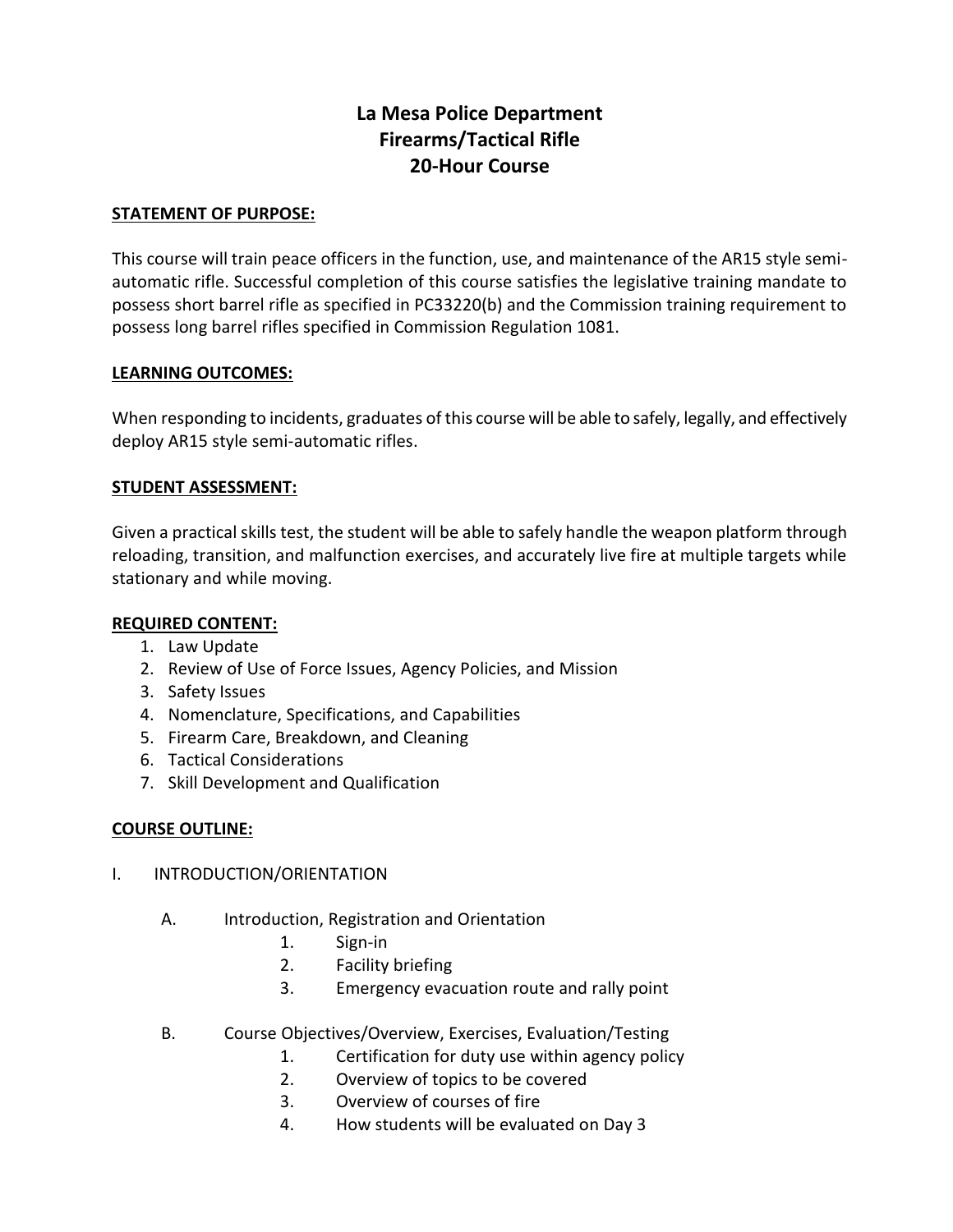- C. Weapons Safety Orientation, Review of Safety Rules
	- 1. General weapons safety briefing
	- 2. Inspection of weapons (daily at start of class, after breaks, and at end of day)
	- 3. Signing and collection of safety and facility form

#### II. LAWS AND AGENCY POLICY

- A. Penal Code Section 32910(b)
	- 1. Possession of within scope of employment
- B. Penal Code Section 33220(b)
	- 1. Training requirement
- C. Agency Firearms Use and Use of Force Policies
	- 1. Use of Force options
	- 2. Department Policy
- D. Law Update
	- 1. Tennessee v. Garner
	- 2. Graham v. Conner
	- 3. Mullenix v. Luna

#### III. SAFETY AND RANGE RULES

- A. The Four Basic Safety Rules
	- 1. Treat all guns as if they are loaded
	- 2. Never point the muzzle at anything you are not willing to destroy
	- 3. Keep your finger off the trigger until your sights are on the target
	- 4. Always be sure of your target and beyond

#### B. Range Rules

- 1. After weapons have been grounded and the line has been called safe by an instructor, do not touch the weapon until all students are back from their targets, and the instructor has given the okay.
- 2. If a problem arises on the line, raise your non-gun-hand to summon an instructor
- 3. Eye and ear protection will be worn on the range

#### IV. NOMENCLATURE, SPECIFICATIONS, AND CAPABILITIES

- A. Nomenclature
	- 1. Front and rear sights
	- 2. Bolt catch
	- 3. Magazine release
	- 4. Safety/Selector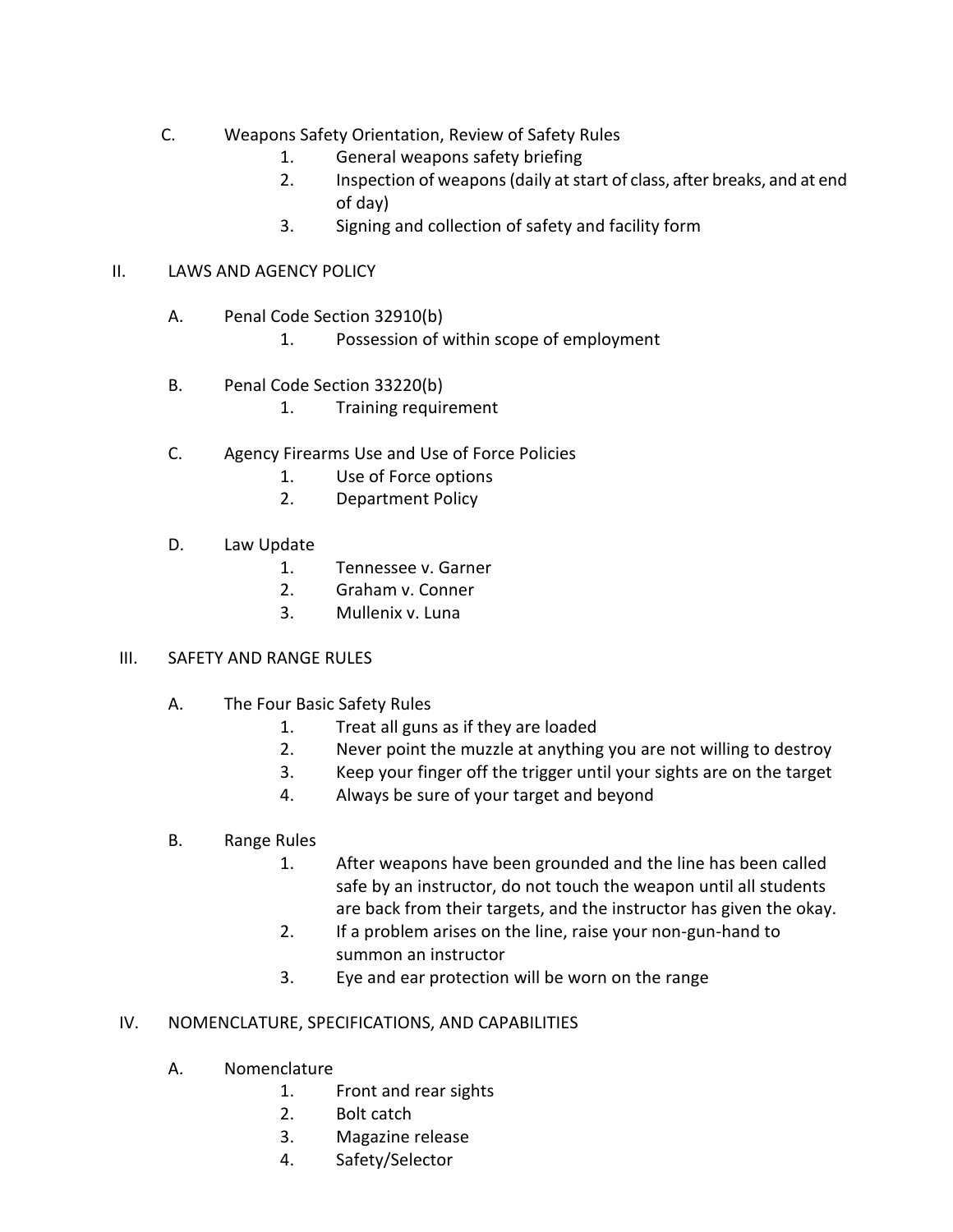- 5. Magazine
- 6. Sling and sling attachments
- B. Specifications
	- 1. Type of weapon
	- 2. Barrel length
	- 3. Overall length
	- 4. Caliber
	- 5. Magazine capacity
	- 6. Weight (empty)
	- 7. Type of sights/optics
	- 8. Approximate muzzle velocity
- C. Capabilities
	- 1. Maximum range
	- 2. Maximum effective range
	- 3. Penetration of soft body armor
	- 4. Full/semi-automatic
- V. FIREARM CARE, DISASSEMBLY/ASSEMBLY, AND MAINTENANCE
	- A. Refer to manufacturer's care and operation manual
		- 1. General maintenance and cleaning
		- 2. How to disassemble and reassemble
		- 3. Refer to qualified armor for troubleshooting or maintenance issues
	- B. Field strip
		- 1. When to field strip
		- 2. How to field strip
- VI. BASIC SHOOTING SKILLS
	- A. Stance/Position
		- 1. Standing
		- 2. Kneeling (supported/unsupported)
		- 3. Sitting
		- 4. Prone
		- 5. From behind barricade
	- B. Sight Alignment
		- 1. Sight alignment
		- 2. Top of front sight post centered in the rear peep
		- 3. 100 percent focus is on the top edge of the front sight post. The rear peep and target are blurred
		- 4. Instructor will illustrate proper sight alignment
	- C. Sight Picture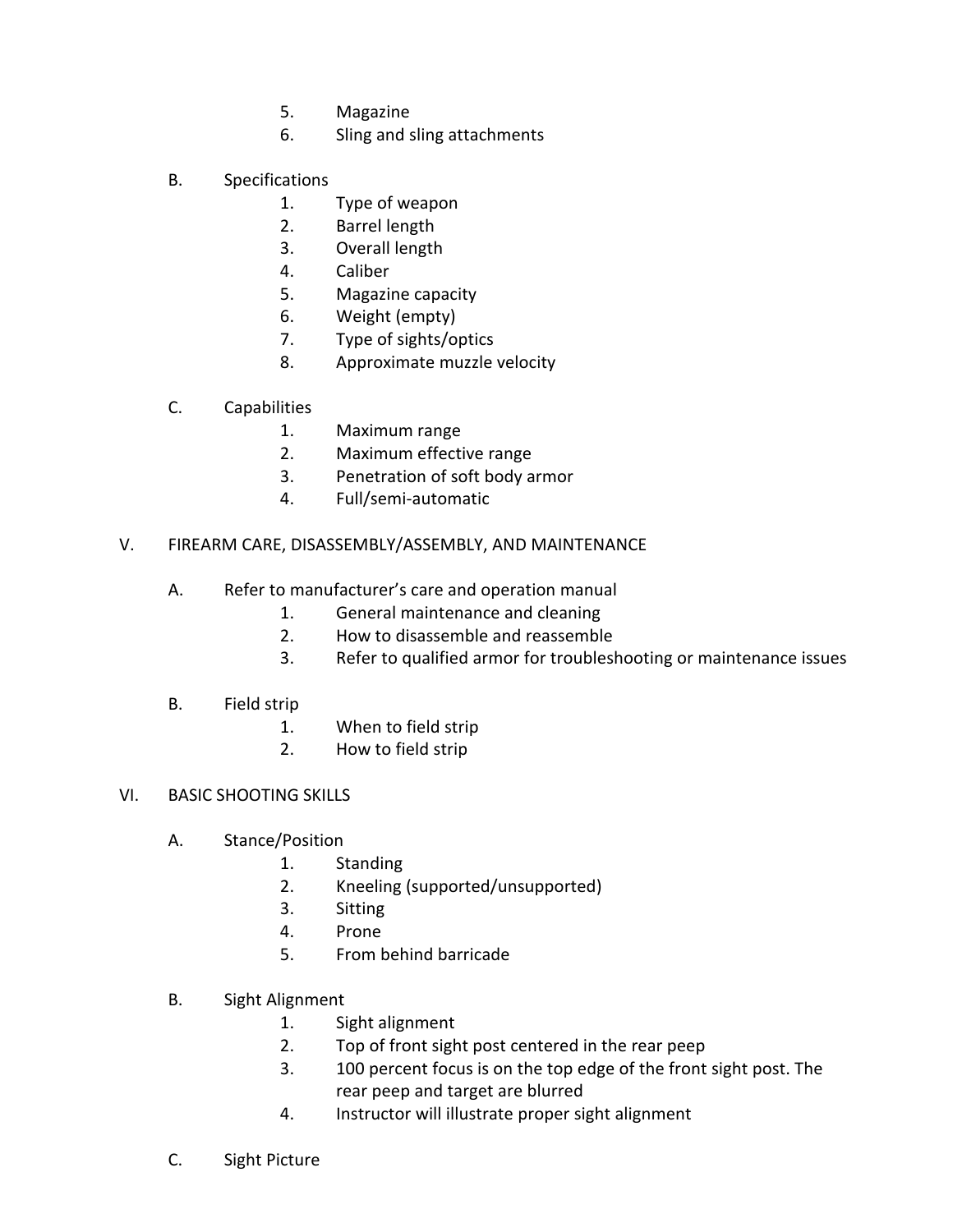- 1. Defined as the relationship of sight alignment to the target
- D. Trigger Control
	- 1. Emphasize that this is the single most important element
	- 2. Shooter must apply gradual pressure on the trigger for a surprise trigger break so as to not disturb sight alignment when the shot is made
- E. Grip/Stock Weld
	- 1. Grip and stock types
	- 2. Adjusting
	- 3. Refer to qualified armor for replacing grip or stock weld
- F. Breathing
	- 1. Breath must be held at the moment the shot is made
	- 2. Breathing while firing will cause vertical stringing of shots
	- 3. Holding breath too long will cause vision to blur and muscles to tremble, so the shot must be made before this happens
- G. Follow Through
	- 1. Maintain all elements throughout the shot
	- 2. Trigger reset

#### VII. CLEARING MALFUNCTIONS AND STOPPAGES

- A. In close quarter confrontations, consider immediate transition to handgun
	- 1. Tactical necessity of transition
	- 2. How to transition/mechanics of transitioning
- B. Failure to fire
	- 1. "Tap, Rack, Assess"
		- a. Seat magazine by hitting it with heel of hand
		- b. Pull bolt to rear and release
		- c. Obtain sight picture
		- d. Assess if follow-up shots are necessary
	- 2. Stove Pipe
		- a. Tilt rifle so that ejection port faces the ground
		- b. Pull bolt to rear and release
		- c. Obtain sight picture
		- d. Assess if follow-up shots are necessary
	- 3. Feed-way Stoppages
		- a. Lock the bolt to the rear
		- b. Remove the magazine from the weapon
			- i. Discard magazine
		- c. Clear live rounds from the receiver and chamber
		- d. Insert a fresh loaded magazine
		- e. Chamber a round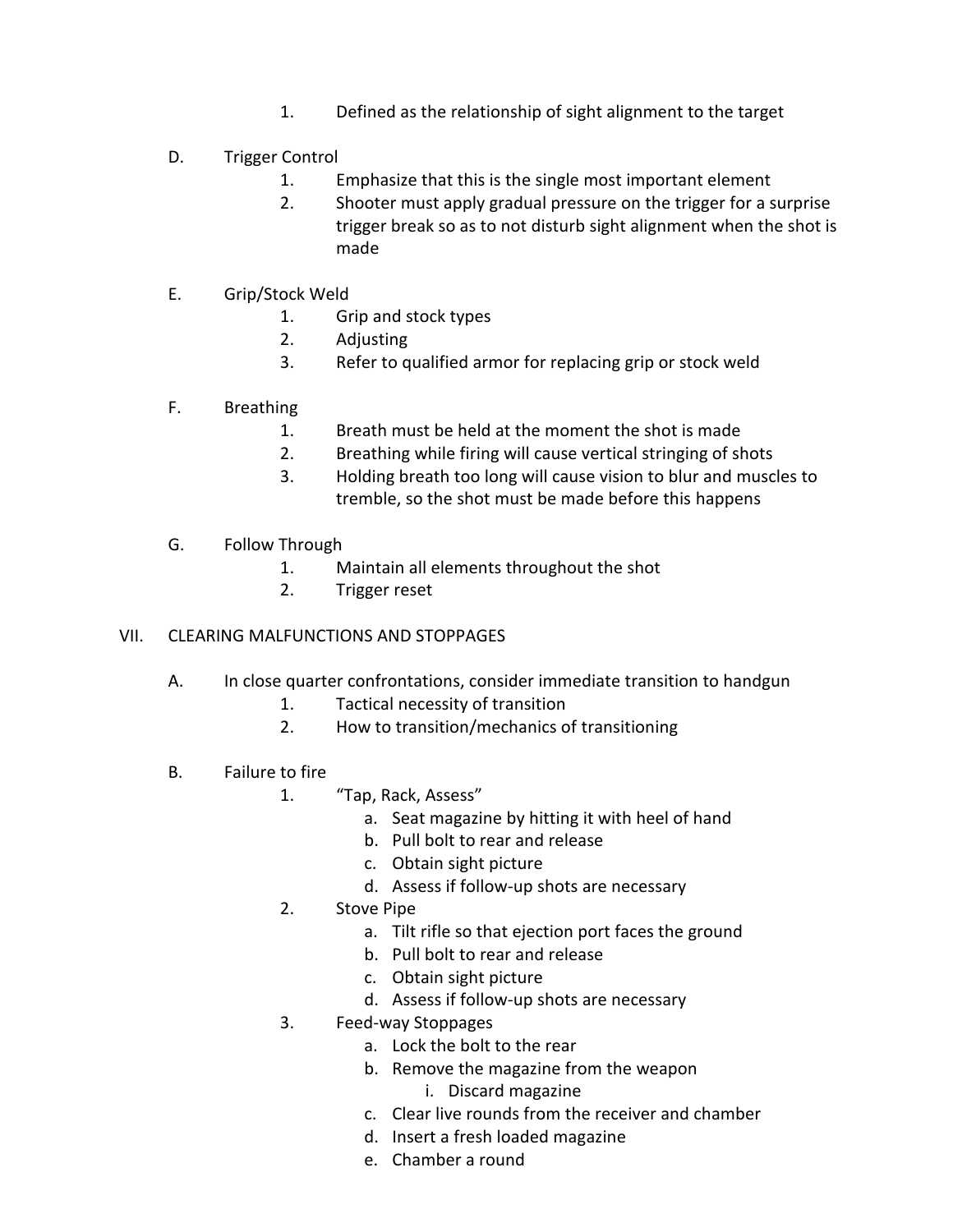- f. Obtain sight picture
- g. Assess if follow-up shots are necessary

## VIII. TACTICAL CONSIDERATIONS

- A. Based on agency guidelines and training
	- 1. Know your agency policy
	- 2. Review of agency policy
	- 3. Training frequency
- B. Physical environment
	- 1. Positioning
	- 2. Lightness/darkness
	- 3. Type of environment (outdoors, indoors, type of structure)
- C. Be aware of cover vs. concealment
	- 1. Cover provides physical protection (barriers, threat capabilities, and penetration of ammunition from threat)
	- 2. Concealment provides element of surprise but won't stop gunfire
- D. Rifle caliber rounds will penetrate soft body armor (yours or theirs)
	- 1. Suspect's body armor and shot placement
	- 2. Suspect's weapon
	- 3. Your body armor (soft body armor vs. rifle plates)
- E. The patrol rifle afford the opportunity to maintain safe distances to adversaries
	- 1. Maximum effective distance
	- 2. Shooter's capabilities with respect to distance
	- 3. Suspect's capabilities with respect to distance
- F. The patrol rifle affords an increased effective range over the service shotgun and handgun
	- 1. Maximum effective distance of handgun
	- 2. Maximum effective distance of shotgun
	- 3. Maximum effective distance of rifle
	- 4. Distance you are comfortable at
- G. The patrol rifle affords more accuracy than a service shotgun with a rifled slug
	- 1. Accuracy rates for service shotgun with a rifled slug
	- 2. Accuracy rates for a rifle
- H. The patrol rifle is easier to load and re-load than a service shotgun
	- 1. Reloading time with loaded magazine
	- 2. Reloading time with shotgun (combat reload or magazine reload)
- I. The patrol rifle has a larger ammunition capacity than a service shotgun
	- 1. Magazine capacity of shotgun